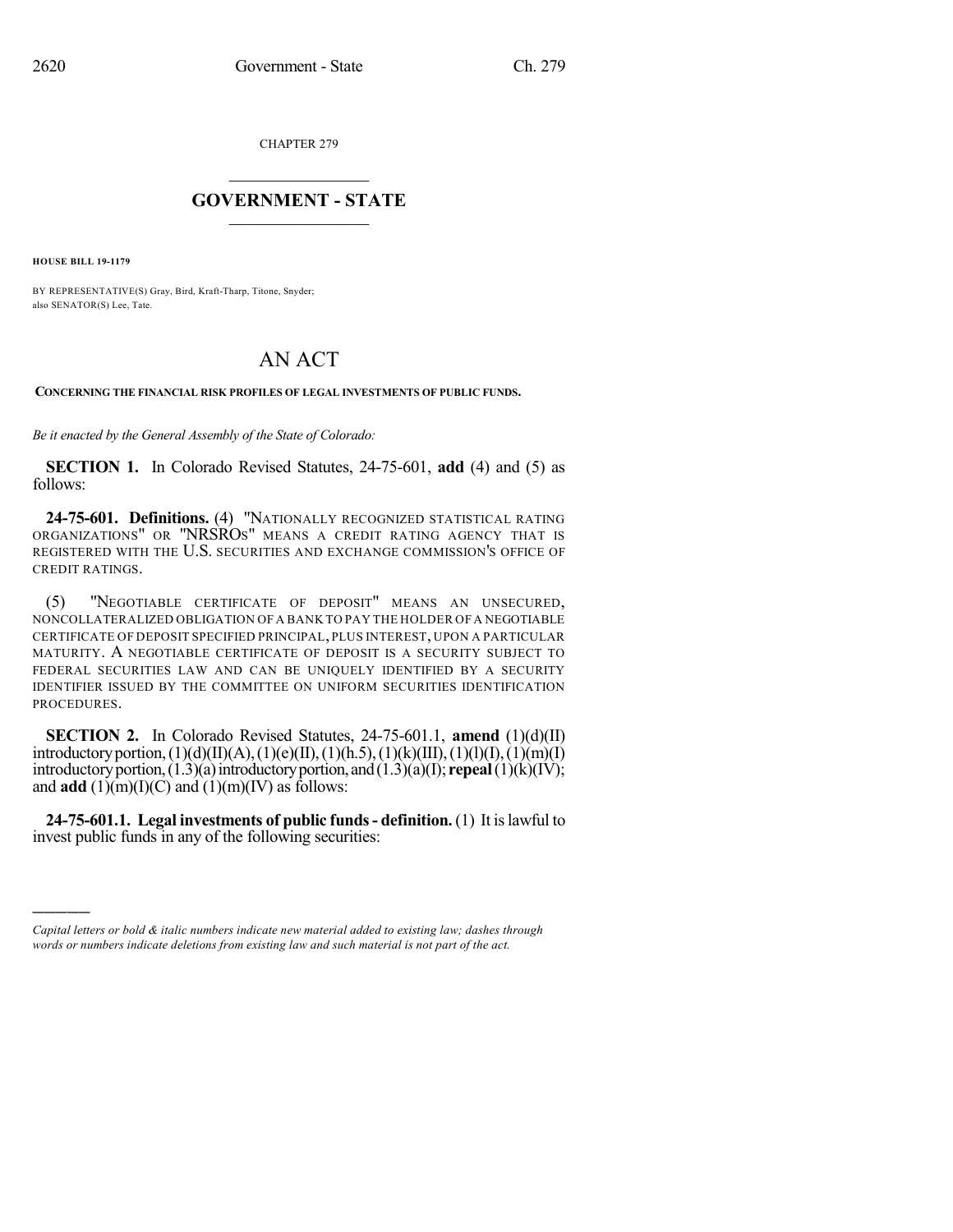(d) (II) No security may be purchased pursuant to this  $\frac{\partial^2 f}{\partial x^2}$  by BSECTION  $(1)(d)$  unless:

(A) At the time of purchase, the security carries at least two credit ratings at or above "A  $A$ - OR  $A$ 3" or its equivalent from nationally recognized statistical rating organizations NRSROS if it is a general obligation of this state or of any political subdivision, institution, department, agency, instrumentality, or authority of this state or carries at least two credit ratings at or above "AA AA- OR Aa3" or its equivalent from such organizations NRSROs if it is a general obligation of any other governmental entity listed in subparagraph  $(\overrightarrow{I})$  of this paragraph  $(\overrightarrow{d})$ SUBSECTION  $(1)(d)(I)$  OF THIS SECTION;

(e) (II) No security may be purchased pursuant to this  $\frac{\partial f}{\partial x} + \frac{\partial f}{\partial y} + \frac{\partial f}{\partial z}$ (1)(e) unless, at the time of purchase, the security carries at least two credit ratings at or above " $A$  A- or A3" or its equivalent from nationally recognized statistical rating organizations NRSROs if it is a revenue obligation of this state or of any political subdivision, institution, department, agency, instrumentality, or authority of this state or carries at least two credit ratings at or above "AA AA- OR Aa3" or its equivalent from such organizations NRSROs if it is a revenue obligation of any other governmental entity listed in subparagraph  $(I)$  of this paragraph  $(e)$ SUBSECTION  $(1)(e)(I)$  OF THIS SECTION.

(h.5) Any certificate of participation or other security evidencing rights in payments to be made by a school district under a lease, lease-purchase agreement, or similar arrangement if the security, at the time of purchase, carries at least two credit ratings from nationally recognized statistical rating organizations NRSROS and is rated at or above " $A\overline{A}$ -OR $A\overline{3}$ " or its equivalent by all such organizations that have provided a rating;

(k) Any money market fund that is registered as an investment company under the federal "Investment Company Act of 1940", as amended, if, at the time the investing public entity invests in such fund:

(III) The investments of The fund consist only of securities with a maximum remaining maturity as specified in OPERATES IN ACCORDANCE WITH rule 2a-7 under the federal "Investment Company Act of 1940", as amended, or any successor regulation under such THAT act regulating money market funds. The FUND MUST HAVE AN INVESTMENT POLICY OR OBJECTIVE WHICH SEEKS TO MAINTAIN A STABLE NET ASSET VALUE OF ONE DOLLAR PER SHARE. so long as such rule 2a-7 is not amended to, or such successor regulation does not, increase the maximum remaining maturity of such securities to a period that is greater than three years, and if the fund has assets of one billion dollars or more, or hasthe highest current credit rating from one or more nationally recognized statistical rating organizations.

(IV) The dollar-weighted average portfolio maturity of the fund meets the requirements specified in rule 2a-7 under the federal "Investment Company Act of 1940", as amended, or any successor regulation under such act regulating money market funds, so long as such rule 2a-7 is not amended to increase the dollar-weighted average portfolio maturity of a fund to a period greater than one hundred eighty days.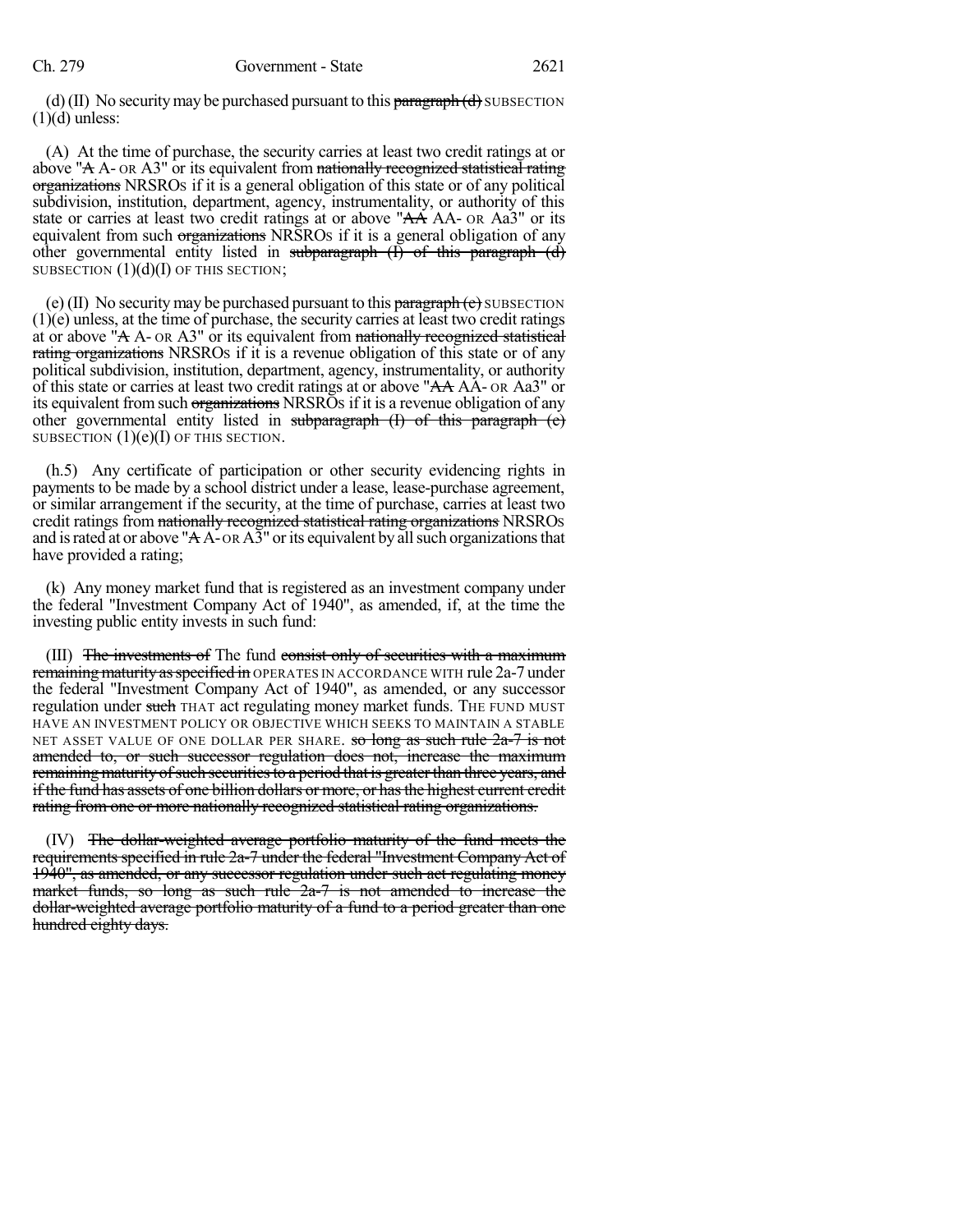2622 Government - State Ch. 279

(l) (I) Any guaranteed investment contract, guaranteed interest contract, annuity contract, or funding agreement if, at the time the contract or agreement is entered into, the long-term credit rating, financial obligations rating, claims paying ability rating, or financial strength rating of the party, or of the guarantor of the party, with whom the public entity enters the contract or agreement is, at the time of issuance, rated in one of the two highest rating categories by two or more nationally recognized statistical rating organizations NRSROS.

(m) (I) Any corporate or bank security that is denominated in United States dollars, that matures within three years from the date of settlement, that at the time of purchase carries at least two credit ratingsfromany of the nationally recognized statistical ratings organizations NRSROS, and that is not rated below:

(C) THESE RATING REQUIREMENTS FIRST APPLY TO THE SECURITY BEING PURCHASED AND SECOND, IF THE SECURITY ITSELF IS UNRATED, TO THE ISSUER, PROVIDED THE SECURITY CONTAINS NO PROVISIONS SUBORDINATING IT FROM BEING A SENIOR DEBT OBLIGATION OF THE ISSUER.

(IV) AS USED IN THIS SUBSECTION (1)(m), THE TERM "BANK SECURITY" INCLUDES NEGOTIABLE CERTIFICATES OF DEPOSIT ISSUED BY BANKS ORGANIZED AND CHARTERED WITHIN THE UNITED STATES. PUBLIC ENTITIES MUST CONSIDER THESE BANK SECURITIES AS INVESTMENTS AND NOT DEPOSITS SUBJECT TO THE PROTECTIONS OF THE "PUBLIC DEPOSIT PROTECTION ACT", ARTICLE 10.5 OF TITLE 11, OR INSURED BY THE FEDERAL DEPOSIT INSURANCE CORPORATION.

 $(1.3)(a)$  Except as provided in paragraph  $(a)$  of subsection  $(1)$  of this section and except as provided in paragraph (b) of this subsection  $(1.3)$  SUBSECTIONS  $(1)(a)$  AND  $(1.3)(b)$  OF THIS SECTION, public funds shall MUST not be invested in any security on which the coupon rate is not fixed, or a schedule of specific fixed coupon rates is not established, from the time the security is settled until its maturity date, other than shares in qualified money market mutual funds, unless the coupon rate is:

(I) Established by reference to the rate on a United States treasury security with a maturity of one year or less or to the United States dollar London interbank offer rate of one year or less maturity, or to THE SECURED OVERNIGHT FINANCING RATE, THE FEDERAL FUNDS RATE, OR OTHER REFERENCE RATES WHICH ARE SIMILAR TO THE UNITED STATES DOLLAR LONDON INTERBANK OFFER RATE, THE SECURED OVERNIGHT FINANCING RATE, THE FEDERAL FUNDS RATE, the cost of funds index, or the prime rate as published by the federal reserve; and

**SECTION 3.** In Colorado Revised Statutes, 24-75-702, **amend** (1) as follows:

**24-75-702. Local governments - authority to pool surplus funds.** (1) In accordance with the provisions of this part 7, it is lawful for any local government to pool any moneys MONEY in its treasury, which are IS not immediately required to be disbursed, with the same such moneys MONEY in the treasury of any other local government and to deposit INVEST such moneys MONEY in a local government investment pool trust fund in order to take advantage of short-term investments and maximize net interest earnings MORE EFFICIENTLY AND SAFELY INVEST THEIR FUNDS.

**SECTION 4. Act subject to petition - effective date.** This act takes effect at